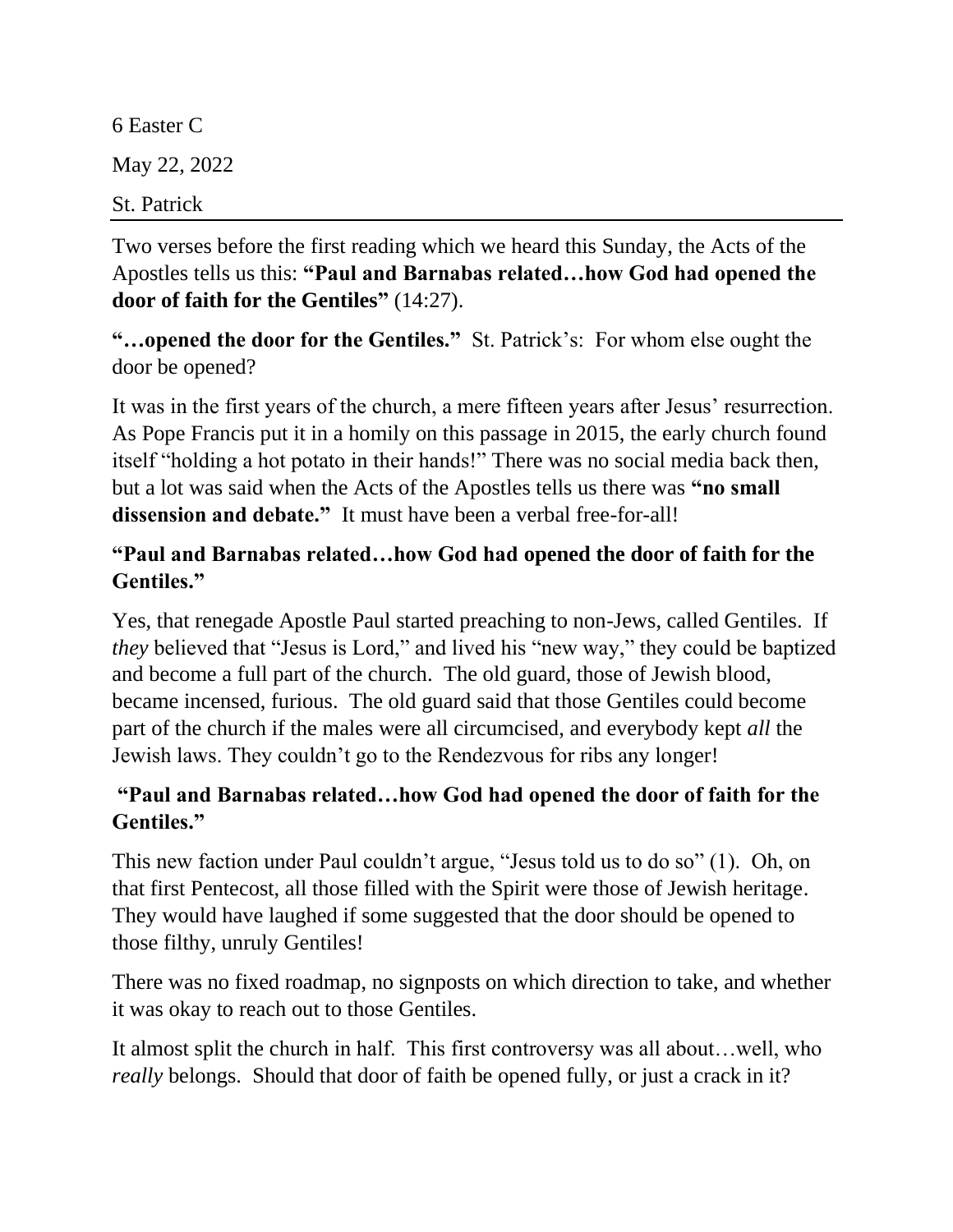Shortly after Pope Francis began his ministry as Bishop of Rome, he preached on this passage in these words: **"There was a 'No' Church that said, 'you cannot; no, no, you must not' and a 'Yes' Church that said, 'but…let's think about it, let's be open to this, the Spirit is opening the door to us"** (2).

With tremendous pushback, Paul challenged his fellow members to be a **"'Yes Church.'"** And he won. Or rather, the Holy Spirit won. In the letter sent out to the Gentiles, the apostles put it like this, **"It is the decision of the Holy Spirit and of us, too…"** (Acts 15:28).

Friends: Aren't we called to be **"A 'yes' Church"** in which the Spirit is opening the door? Especially when Jesus doesn't give us a fixed roadmap, well—

+ Are we just giving a crack in the door to women in the church, and refusing to open the door fully to women?

+ We have to be aghast and horror-struck by the massacre a week ago in the Buffalo supermarket, as black persons were gunned down by a white supremacist. And yet, are we just opening a crack in the door to persons of color, and refusing to truly open the door to Black persons—in our nation, as well as within the Catholic Church?

+ And also: Seventeen years ago, our emeritus bishop, Bishop Terry Steib, wrote a letter to all Catholic households in our diocese about gay and lesbian persons, and entitled it *The Church as home to all people of God*. Are we really a **"Yes' Church"** to LGBT persons, or barely cracking the door?

Pentecost is not a one-time event, some two thousand years ago. The feast is two weeks from now, but Pentecost is ongoing. May the Spirit truly blow open the door, that we can be a **"'Yes' Church!"** And let the church say…Amen!

<sup>(1)</sup>As Raymond E. Brown explains in *An Introduction to the New Testament* (New York: Doubleday, 1997), pg. 308.